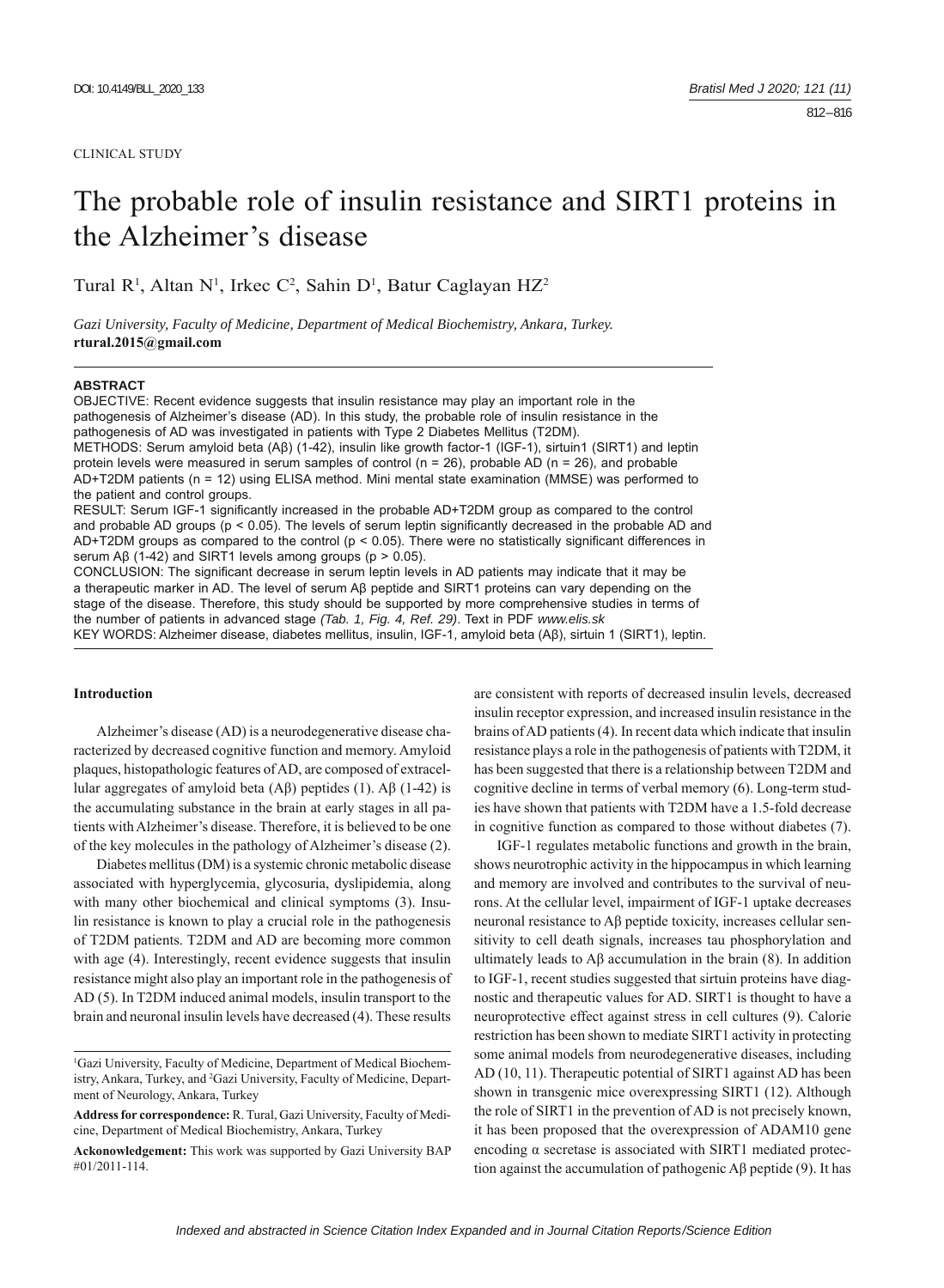been previously shown that autopsy samples of AD patients have a significant reduction in the concentration of parietal cortex SIRT1, and there is a strong correlation among tau accumulation, duration of symptoms and tissue SIRT1 concentration. However, their full relevance and role in the sequence leading to the development of AD are uncertain (13).

Recent studies have reported that leptin regulates Aβ production and elimination in cell cultures and rodents (14). Improvement in cognitive performance was observed in mice treated with leptin (15). At the same time, it is also known that AD patients show weight loss and a decrease in circulating leptin levels (16). Greco et al (16), based on the known effects of insulin on tau phosphorylation and Aβ homeostasis, investigated whether leptin had similar activity. After leptin treatment, decreased phosphorylated tau levels were observed *in vitro*.

AD is the most common form of dementia and it is necessary to recognize the biochemical factors affecting the pathophysiology of this disease and identify new treatment strategies to reduce the incidence of the disease. In this study, it was aimed to investigate the probable role of insulin resistance in the pathogenesis of Alzheimer's disease by detecting  $\overrightarrow{AB}$  (1-42), IGF-1, SIRT1 and leptin levels in the serum samples of AD patients.

### **Material and methods**

#### *Patients*

This study was approved by local ethics committee of our faculty of medicine. The study was carried out in patients who were followed up in the clinics of Gazi University Faculty of Medicine, Department of Neurology between 2011–2014. The study groups included 26 patients diagnosed with probable AD, 12 patients diagnosed with both probable AD and T2DM, 26 patients assigned as control without T2DM and probable AD. The mean duration of the disease was 4 years in patients with probable AD and with both probable AD and T2DM. Patients admitted to the neurology clinic due to forgetfulness and followed with the preliminary diagnosis of dementia (routine biochemistry, hemogram, radiographic examinations were performed) were included in the study. Patients who have previously been diagnosed with a cerebrovascular disease, Parkinson's disease, vascular dementia, vitamin B12 deficiency, and patients having dementia not associated with AD were excluded from the study.

### *Probable Alzheimer's diagnosis*

During the evaluation for dementia associated with AD, NINCDS-ADRDA (National Institute of Neurological and Communicative Disorders, Stroke, Alzheimer's Disease, Related Diseases Association) (17) and DSM-IV (Diagnostic and Statistical Manual of Mental Disorders) (18) criteria were used in our study. Mini mental state examination (MMSE) was performed in patient and control groups. MMSE is a screening test consisting of 11 items grouped under five main categories, including orientation, registration memory, attention, mathematical operations, and remembrance and language (19). MMSE score between 24-30 points is considered normal, between 20–23 mild stage, between

10‒19 middle stage, and a score between 0‒9 points is considered advanced stage dementia (19,20). MMSE scores below 24 points were evaluated as cognitive impairment and have been further investigated.

#### *Biochemical analysis*

Routine tests were performed in central laboratory of Gazi University Hospital. In this study, 5 ml of blood were taken into biochemistry tubes from all patient groups and serum samples were obtained and stored at -80 °C until analyses. TSH (uIU/ml), T3 (pg/ml), T4 (ng/dl), total cholesterol (mg/dl), HDL (mg/dl), LDL (mg/dl), VLDL (mg/dl), vitamin B12 (pg/ml), fasting blood glucose (mg/dl), insulin (mU/L), Hba1c (%) levels were measured using equipment in Central Laboratory of Gazi University Hospital (Roche HITACHI, COBAS e 601 (for TSH, T3, T4, vitamin B12 and insulin measurements); BECKMAN AU 2700 Plus (for total cholesterol, HDL, LDL, VLDL, fasting blood glucose measurements); Arkray ADAMS HA-8180V A1C Autoanalyser (for HbA1c measurement)).

Levels of Serum Aβ (1-42) (Human amyloid beta peptide 1-42 (Aβ 1-42) (EASTBIOPHARM, China)), IGF-1 (Human IGF-1 (AssayPro, St. Charles, USA)), SIRT1 (Human Sirtuin1(SIRT1) (EASTBIOPHARM)), and leptin (AssayPro AssayMax Human Leptin (AssayPro)) were determined by ELISA (Enzyme-Linked Immuno Sorbent Assay) method according to the instructions for use.

BioTek ELISA washer were used for the analysis of Aβ (1- 42) (ng/L), IGF-1 (ng/ml), SIRT1 (ng/ml) and Leptin (ng/ml) (VT, U.S.A.). For spectroscopic measurements, BioTek ELISA reader was utilized.

#### *Statistical analyses*

For the analysis of the obtained data, SPSS (Statistical Package for Social Sciences) version 15 was used. ANOVA (Tukey) test was performed for leptin, T3, total cholesterol, LDL, VLDL, vitamin B12, fasting blood glucose, insulin, HbA1c parameters; Kruskal‒Wallis and then Mann‒Whitney U tests were used for SIRT1, IGF-1, Aβ (1-42), TSH, T4, HDL-cholesterol, MMSE nonparametric parameters. Values were presented as 'mean ± standard deviation'.  $p < 0.05$  was considered statistically significant.

#### **Results**

The average age and gender distribution of the patients in our study was found similar among study groups. The demographic values and blood biochemical values and statistical analyses are presented in Table 1. Total cholesterol levels were significantly decreased in the probable AD+T2DM group compared to the control and probable AD groups ( $p < 0.05$ ); LDL levels were significantly reduced in the probable AD and AD+T2DM groups compared to the control group ; vitamin B12 levels were significantly increased in the probable AD group compared to the control group; fasting blood glucose, insulin, HbA1c levels were increased significantly in the probable AD+T2DM group compared to the control and probable AD groups; MMSE levels were significantly decreased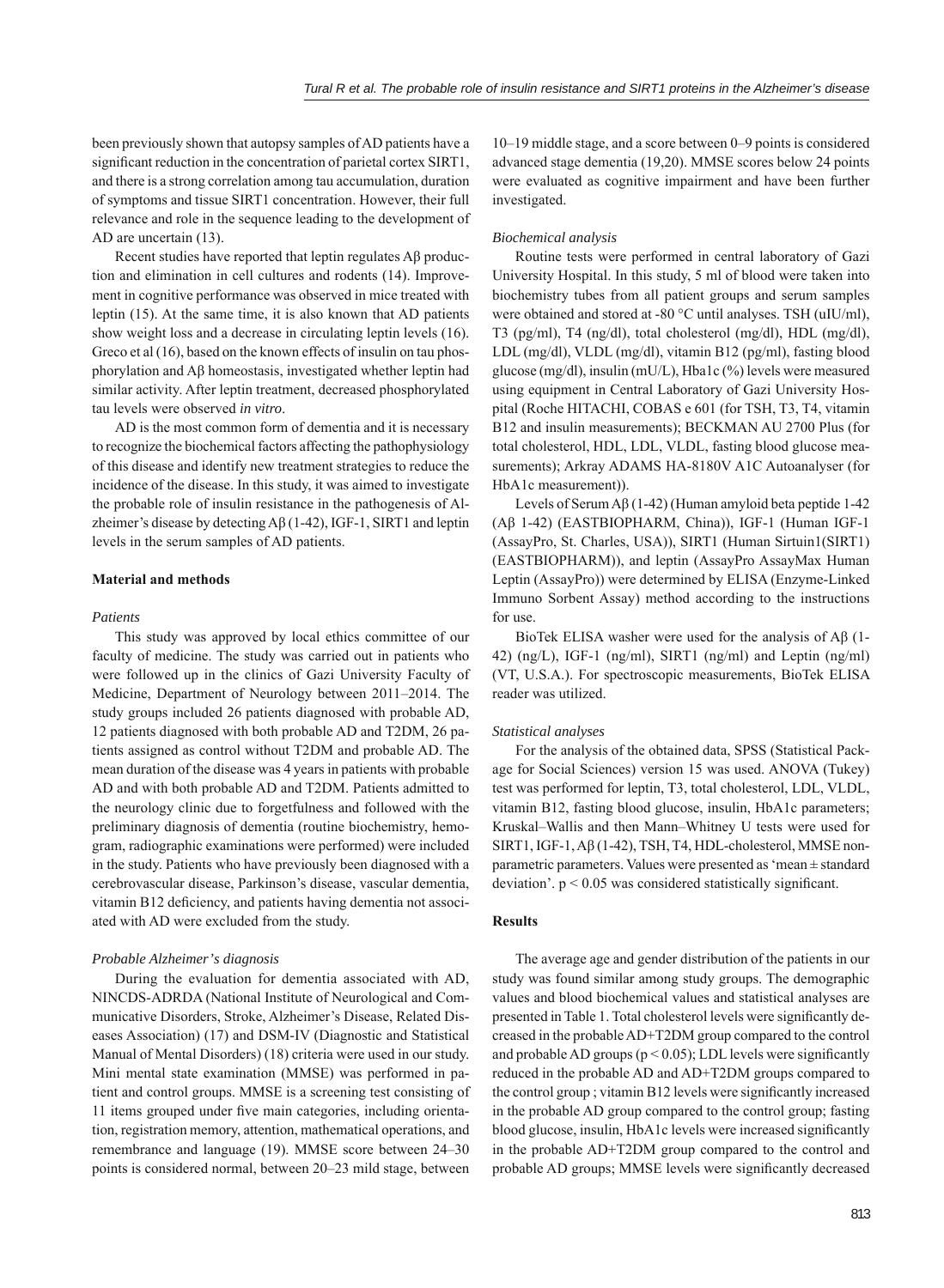812 – 816

**Tab. 1. The levels of thyroid hormones, serum lipids, vitamin B12, and fasting blood glucose, insulin, HbA1c, MMSE, age and sex among the groups.**

|                              | Control $(n=26)$   | $AD (n=26)$                      | $AD+T2DM(n=12)$                  |
|------------------------------|--------------------|----------------------------------|----------------------------------|
| TSH (uIU/ml)                 | $2.01 \pm 1.13$    | $1.72 \pm 0.72$                  | $1.93 \pm 0.91$                  |
| $T3$ (pg/ml)                 | $2.96 \pm 0.35$    | $2.88 \pm 0.37$                  | $3.00\pm0.24$                    |
| $T4$ (ng/dl)                 | $1.16 \pm 0.17$    | $1.22 \pm 0.19$                  | $1.19 \pm 0.14$                  |
| Total Cholesterol (mg/dl)    | $218.15 \pm 28.88$ | $201.84 \pm 36.32$               | $162.58 \pm 30.47^{a,b}$         |
| $HDL$ (mg/dl)                | $46.92 \pm 6.43$   | $45.73 \pm 8.68$                 | $41.25 \pm 7.91$                 |
| $LDL$ (mg/dl)                | 145.34±20.07       | 118.99±37.03 <sup>a</sup>        | 96.30 $\pm$ 24.10 a              |
| $VLDL$ (mg/dl)               | $31.00 \pm 12.66$  | $25.21 \pm 10.70$                | $26.86 \pm 8.50$                 |
| Vitamin B12 (pg/ml)          | 329.38±112.20      | $426.15 \pm 165.85$ <sup>a</sup> | 329.51±109.58                    |
| Fasting blood glucose(mg/dl) | $93.73 \pm 9.60$   | 99.88±11.07                      | 137.58±33.21 <sup>a,b</sup>      |
| Insulin $(mU/L)$             | $7.80 \pm 2.99$    | $8.01 \pm 3.47$                  | $29.43 \pm 17.32$ <sup>a,b</sup> |
| Hbalc $(\%)$                 | $5.69 \pm 0.23$    | $5.62 \pm 0.26$                  | $7.29 \pm 1.57$ <sup>a,b</sup>   |
| MMSE $(\leq 24)$             | $25.84\pm3.30$     | $19.30 \pm 5.54$ <sup>a</sup>    | $16.91 \pm 3.84$ <sup>a</sup>    |
| Age                          | $70.92 \pm 7.05$   | 78.26±7.44                       | $72.83 \pm 10$                   |
| Sex (Female/Male)            | 18/8               | 18/8                             | 5/7                              |

AD: Alzheimer's disease, T2DM: Type 2 Diabetes Mellitus, MMSE: Mini mental state examination. <sup>a</sup>p: Compared to the control group  $p < 0.05$ , <sup>b</sup>p: Compared to the AD group  $p < 0.05$ 

in the probable AD and AD+T2DM groups compared to the control group ( $p < 0.05$ ) (Tab. 1).

Serum IGF-1 levels were significantly increased in probable AD+T2DM group compared to the control and probable AD groups. Serum leptin levels were significantly reduced in



**Fig. 1. IGF-1(Insulin like growth factor-1) concentrations of groups.**  AD: Alzheimer's disease, T2DM: Type 2 Diabetes Mellitus.<sup>a</sup>p: Compared to the control group  $p < 0.05$ , <sup>b</sup>p: Compared to the AD (Alz**heimer's disease) group p ˂ 0.05.**



**Fig. 2. Serum leptin concentrations among groups. AD: Alzheimer's**  disease, T2DM: Type 2 Diabetes Mellitus. <sup>a</sup>p: Compared to the con $t$ rol group  $p < 0.05$ .

the probable AD and AD+T2DM groups compared to the control group  $(p<0.05)$ (Figs 1 and 2).

 From the perspective of serum Aβ (1- 42) and SIRT1 levels, there was no statistically significant difference between groups  $(p > 0.05)$ . (Figs 3 and 4).

### **Discussion**

Epidemiological and clinical studies have indicated that there is an increased risk for AD in patients with insulin resistance. In these patients, abnormal insulin signalling and abnormal glucose use in the central nervous system (CNS) may trigger several metabolic disorders, contributing to the formation of neurofibrillary tangles

and extracellular accumulation of  $\overrightarrow{AB}$  (21). It is reported that insulin inhibits tau phosphorylation and Aβ accumulation in neurons by inhibiting GSK-3β (22). It is also known that insulin affects many brain functions, including cognition and memory (23). It is believed that in all patients with AD,  $\overrightarrow{AB}$  (1-42) is the key mole-



**Fig. 3. Serum Aβ (Amyloid beta peptides) (1-42) concentrations among groups. AD: Alzheimer's disease, T2DM: Type 2 Diabetes Mellitus.**  There was no statistically significant difference between groups **(p > 0.05).**



**Fig. 4. SIRT1 (Sirtuin1) serum concentrations among groups. AD: Alzheimer's disease, T2DM: Type 2 Diabetes Mellitus. There was no**  statistically significant difference between groups  $(p > 0.05)$ .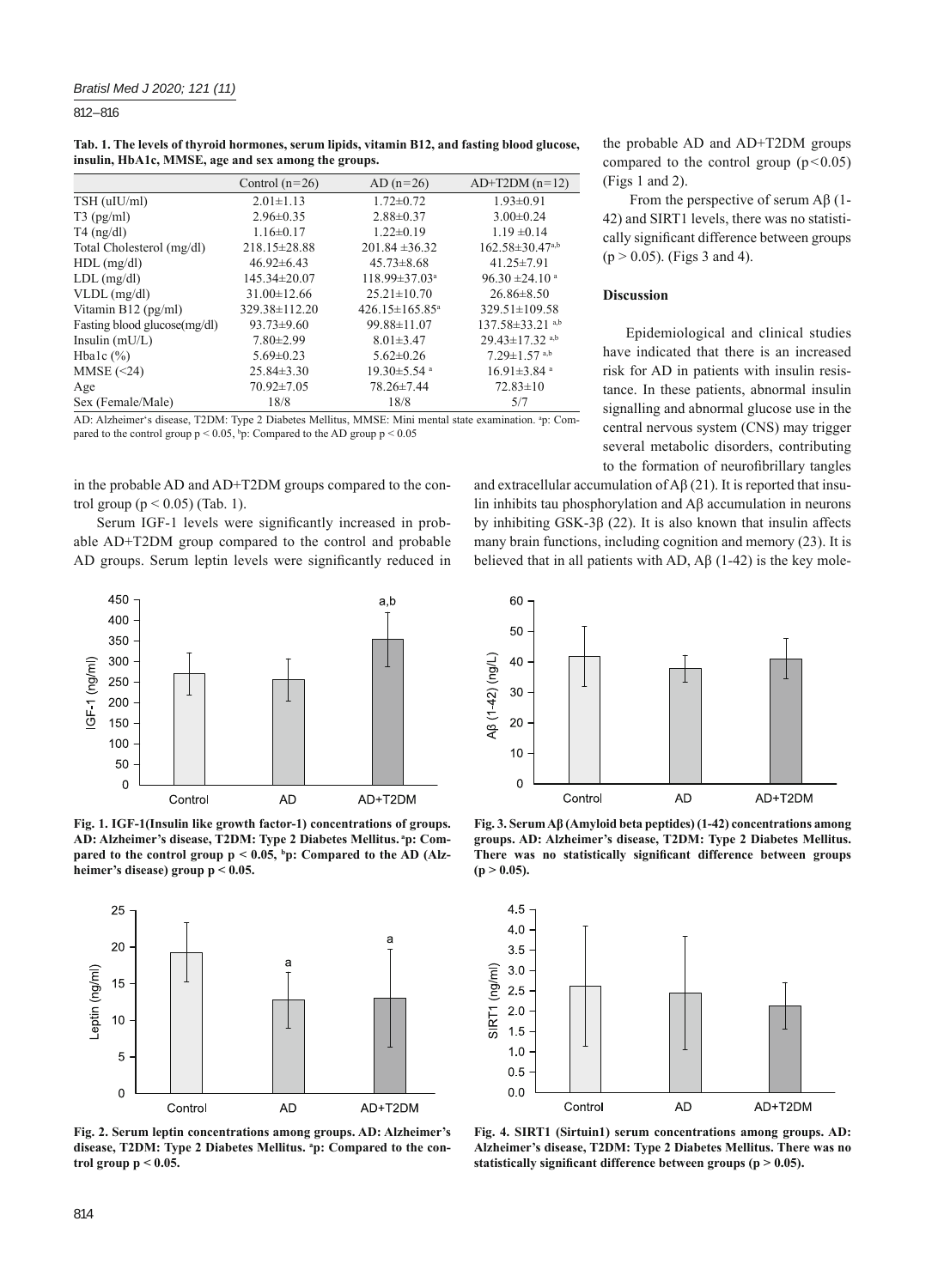cule in the pathology of AD because it is the first substance to accumulate in the brain (2).

IGF-I is a known angiogenic promoter (24). IGF-1 increases neuroprotective effects by increasing neuropil, increasing cognitive performance and decreasing IGF-1 level and together with aging leads to a decrease in brain size (24). It has been suggested that serum IGF-1 plays a role in the elimination of Aβ proteins from the brain by increasing the entrance of βA carrier proteins such as albumin, transthyretin and apolipoprotein J into the cerebrospinal fluid (CSF)  $(24)$ . A $\beta$  proteins are then cleared from the blood with anti-Aβ antibodies according to Jianping et al (25). In a study conducted by Yamamoto et al., low albumin-Aβ complex has been associated with an increase in the prevalence of AD. It has been suggested that a decrease in albumin-dependent Aβ in blood could be associated with a decrease in Aβ excretion into the blood from the brain, and this situation may lead to the accumulation of Aβ (1-42) in the brain (26). In our study, because of increased insulin resistance in the probable AD+T2DM group, the accumulation of Aβ may tend to increase slightly in this group compared to the AD group. According to our results, the accumulation of  $\text{A}\beta$  (1-42) protein levels, which may occur in diabetic patients due to insulin resistance, may be improved due to increased IGF1 level in these patients. However, our results may also indicate that Aβ proteins may have been cleared from blood by Aβ antibodies, consistent with the results of a study by Jianping et al (25).

It has been shown that leptin increases apoE-mediated Aβ uptake into the cell and decreases the extracellular concentrations of Aβ in the brain. Leptin and insulin act dose-dependent and synergistically to reduce hyperphosphorylation of Tau, a key component of NFYs, which are major histopathologic features of AD (27). Chronic leptin therapy has been shown to improve memory performance in transgenic animal models with AD (28). In the study of Bigalke et al (29), plasma leptin levels were found significantly lower in the patients with early AD compared to the control group. A decrease in the circulating leptin in these individuals was associated with cognitive dysfunction. Consistent with this, in our study, both the probable AD and AD+T2DM groups were showed to have significantly decreased serum leptin levels and the MMSE score compared to the control group.

SIRT1 proteins have been reported to play a role in the prevention of brain degeneration in AD. α-secretase is responsible for the non-amyloidogenic cleavage of the amyloid precursor protein. SIRT1 increases the expression of the ADAM10 gene which encodes α-secretase. It is thus effective in protecting against pathogenic Aβ peptide accumulation (9). In a study performed by Kumar et al  $(9)$ , a significant decrease in serum SIRT1 concentration was observed in individuals with AD compared to healthy elderly individuals. In addition, serum SIRT1 concentration was found significantly lower in healthy elderly compared to young healthy controls. In the study of Julien et al (13), a significant decrease in SIRT1 was reported in postmortem examination of parietal cortex of patients with AD. However, when a second cohort analysis was performed according to the antemortem clinical diagnosis, it was found that there was a decrease in SIRT1 in the cortex of individuals with AD, but this decrease was not statistically significant and

the individuals with mild cognitive impairment and no cognitive impairment were very similar to the SIRT1 concentrations. These results suggest that clinical diagnosis and postmortem evaluations may differ in patients with AD and SIRT1 measurements are unlikely to be a marker of value for early stages of AD or clinically diagnosed AD patients. Consistent with this study, in our study, although there was a decrease in serum SIRT1 levels in patients with AD, no significant difference was found between the groups.

## **Conclusion**

In our study, serum leptin level was decreased in patients with probable AD and probable AD + T2DM. It can be considered as therapeutic marker in patients with AD, but did not make the difference to be a therapeutic marker in diabetic patients with AD. Serum Aβ peptide and SIRT1 levels were not helpful in diagnosing the early stage of probable  $AD + T2DM$ . The cause of this condition may be related to the stage of the disease. Therefore, the effects of serum Aβ peptide and SIRT1 proteins levels in Alzheimer's disease should be supported by more comprehensive studies in terms of the number of patients and with long-term follow-up.

## **References**

**1. Pohanka M.** Oxidative Stress in Alzheimer Disease as a Target for Therapy. Bratisl Med J 2018; 119 (9): 535-543.

**2. Kawarabayashi T, Shoji M.** Plasma Biomarkers of Alzheimer's Disease. Curr Opin Psychiatry 2008; 21 (3): 260-267.

**3. Karademir M, Sonmez MA, Akcilar R, Kocak E, Yay A, Eser O.**  Evaluation of therapeutic potential of intraperitoneal ozone gas in combination with insulin above cranial and spinal neuropathy in rats with diabetes mellitus. Bratisl Med J 2018; 119 (10): 636‒641.

**4. Akter K, Lanza EA, Martin SA, Myronyuk N, Rua M, Raffa RB.** Diabetes mellitus and Alzheimer's disease: shared pathology and treatment? Br J Clin Pharmacol 2011; 71 (3): 365-376.

**5. Craft S.** Insulin resistance and Alzheimer's disease pathogenesis: potential mechanisms and implications for treatment. Curr Alzheimer Res 2007; 4 (2): 147‒152.

**6. Strachan MW, Deary IJ, Ewing FM, Frier BM.** Is type II diabetes associated with an increased risk of cognitive dysfunction? A critical review of published studies. Diabetes Care 1997; 20 (3): 438‒445.

**7. Cukierman T, Gerstein HC, Williamson JD.** Cognitive decline and dementia in diabetes–systematic overview of prospective observational studies. Diabetologia 2005; 48 (12): 2460-2469.

**8. Vardy ER, Rice PJ, Bowie PC, Holmes JD, Grant PJ, Hooper NM.** Increased circulating insulin-like growth factor-1 in late-onset Alzheimer's disease. J Alzheimer's Dis 2007; 12 (4): 285-290.

**9. Kumar R, Chaterjee P, Sharma PK et al.** Sirtuin1: A promising serum protein marker for early detection of Alzheimer's disease. PLoS One 2013: 8 (4): e61560.

**10. Patel NV, Gordon MN, Connor KE et al.** Caloric restriction attenuates Abeta-deposition in Alzheimer transgenic models. Neurobiol Aging 2005: 26 (7): 995‒1000.

**11. Guarente L.** Mitochondria – a nexus for aging, calorie restriction, and sirtuins? Cell 2008; 132 (2): 171-176.